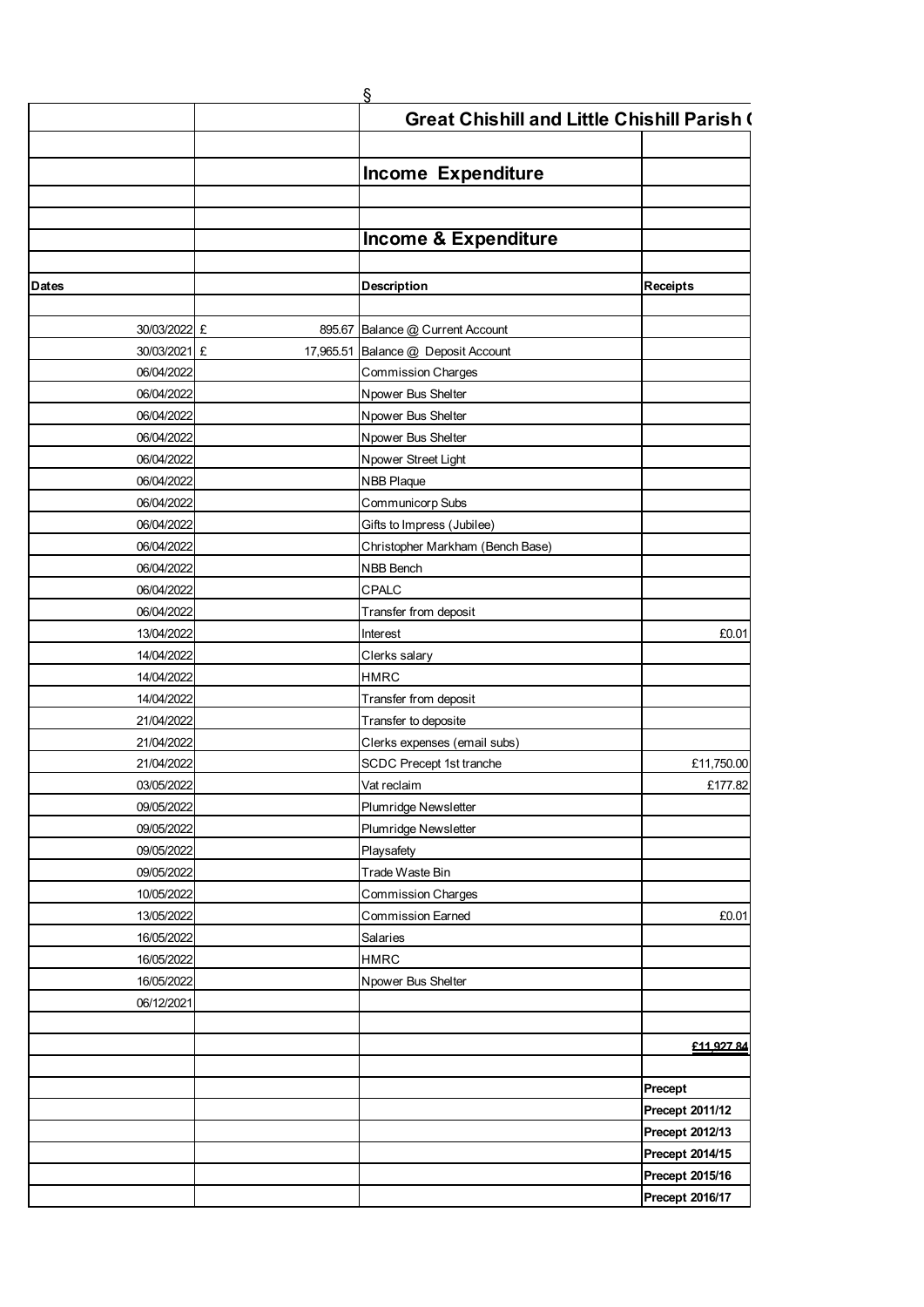|  |                                     | Precept 2017/18        |
|--|-------------------------------------|------------------------|
|  |                                     | <b>Precept 2018/19</b> |
|  |                                     | <b>Precept 2019/20</b> |
|  |                                     | Precept 2020/21        |
|  |                                     | Precept 2021/22        |
|  |                                     |                        |
|  | Section 137 £8.41 per Electors Head | 491 Great Chishill     |
|  |                                     | 48 Little Chishill     |
|  |                                     | 4,533<br>£             |
|  |                                     |                        |
|  |                                     |                        |
|  |                                     |                        |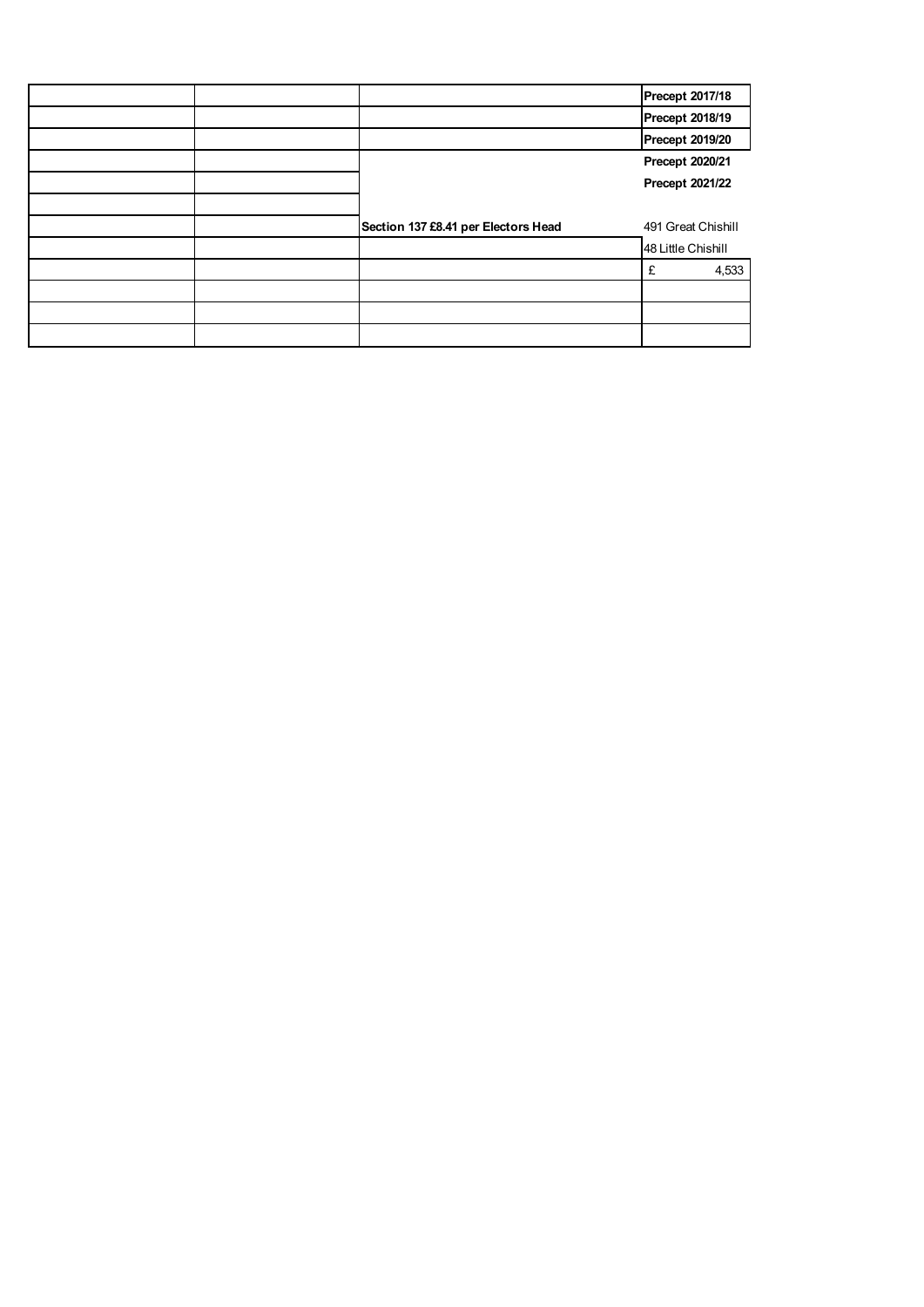| <b>Council</b>  |                                                  |                                       |                                          |                                |                                      |                        |
|-----------------|--------------------------------------------------|---------------------------------------|------------------------------------------|--------------------------------|--------------------------------------|------------------------|
|                 |                                                  |                                       |                                          |                                |                                      |                        |
|                 |                                                  |                                       |                                          |                                |                                      |                        |
|                 |                                                  |                                       |                                          |                                |                                      |                        |
|                 |                                                  |                                       |                                          |                                |                                      |                        |
|                 |                                                  |                                       |                                          |                                |                                      |                        |
|                 |                                                  |                                       |                                          |                                |                                      |                        |
| <b>Transfer</b> | <b>NET</b>                                       | <b>VAT</b>                            | <b>TOTAL</b>                             | <b>CURRENT A/C</b>             | <b>DEPOSIT</b>                       | <b>TOTAL</b>           |
|                 |                                                  |                                       |                                          |                                |                                      |                        |
|                 |                                                  |                                       |                                          |                                |                                      |                        |
|                 |                                                  |                                       |                                          | £<br>895.67                    | £<br>17,965.51 £                     | 18,861.18              |
|                 | £<br>$1.62$ £                                    | $\sim$                                | $1.62 \text{ }E$<br>£                    | 894.05                         | 17,965.51 £<br>£                     | 18,859.56              |
|                 | £<br>$1.22$ £                                    | $0.06$ £                              | 1.22                                     | £<br>892.83                    | 17,965.51 £<br>£                     | 18,858.34              |
|                 | £<br>$1.18$ £                                    | $0.06$ £                              | $1.24$ £                                 | 891.59                         | 17,965.51<br>£                       | £<br>18,857.10         |
|                 | £<br>$1.35$ £                                    | $0.07$ £                              | $1.42 \text{ }E$                         | 890.17                         | 17,965.51<br>Ι£                      | E<br>18,855.68         |
|                 | £<br>29.81 £                                     | $1.49$ £                              | 31.30 £                                  | 858.87                         | £<br>17,965.51 £                     | 18,824.38              |
|                 | £<br>45.00                                       | 9.00 E<br>£                           | 54.00 £                                  | 804.87 £                       | 17,965.51                            | 18,770.38<br>£         |
|                 | £<br>75.00 £                                     | $\sim$                                | £<br>75.00 £                             | 729.87                         | 17,965.51<br>Ι£                      | Ι£<br>18,695.38        |
|                 | £<br>180.00 £                                    | 36.00 £                               | 216.00 £                                 | 513.87                         | 17,965.51 £<br>£                     | 18,479.38              |
|                 | £<br>375.00 £                                    | $\blacksquare$                        | $\pounds$<br>375.00                      | £<br>138.87                    | 17,965.51<br>£                       | E<br>18,104.38         |
|                 | £<br>343.00 £                                    | 68.60 £                               | 411.60 -£                                | 272.73                         | 17,965.51<br>£                       | Ι£<br>17,692.78        |
|                 | £<br>361.81 £                                    | $\sim$                                | 361.81 -£<br>£                           | 634.54                         | 17,965.51 £<br>£                     | 17,330.97              |
| £1,000.00 £     | $\omega$                                         | $\pounds$<br>$\overline{\phantom{a}}$ | £<br>$\blacksquare$                      | $\pounds$<br>365.46 £          | 16,965.51                            | £<br>17,330.97         |
|                 | £<br>$\overline{\phantom{a}}$                    | $\pounds$<br>$\sim$                   | £<br>$\overline{\phantom{a}}$            | £<br>365.47                    | 16,965.51 £<br>Ι£                    | 17,330.98              |
|                 | £<br>430.53 £                                    | $\overline{\phantom{a}}$              | £<br>430.53 -£                           | 65.06                          | 16,965.51 £<br>£                     | 16,900.45              |
|                 | £<br>107.60 £                                    | $\sim$                                | £<br>107.60                              | -£<br>172.66                   | 16,965.51 £<br>£                     | 16,792.85              |
| £500.00 £       | $\overline{\phantom{a}}$                         | £<br>$\sim$                           | £<br>$\overline{\phantom{a}}$            | £<br>327.34                    | 16,465.51 £<br>£                     | 16,792.85              |
| £10,000.00 £    | $\blacksquare$                                   | £<br>$\sim$                           | £<br>$\overline{\phantom{a}}$            | -£<br>9,672.66                 | 26,465.51 £<br>£                     | 16,792.85              |
|                 | £<br>111.11 £                                    | $\blacksquare$                        | £<br>$111.11 - E$                        | 9,783.77                       | 26,465.51 £<br>Ι£                    | 16,681.74              |
|                 | £<br>$\overline{\phantom{a}}$<br>£               | £<br>$\sim$<br>$\pounds$              | £<br>$\overline{\phantom{a}}$<br>£       | £<br>1,966.23<br>£<br>2,144.05 | 26,465.51 £<br>£<br>£<br>26,465.51 £ | 28,431.74<br>28,609.56 |
|                 | $\overline{\phantom{a}}$<br>$\pounds$<br>86.00 £ | $\overline{\phantom{a}}$<br>$\sim$    | $\overline{\phantom{a}}$<br>E<br>86.00 £ | $2,058.05$ £                   | 26,465.51 £                          | 28,523.56              |
|                 | £<br>96.00 £                                     | $\sim$                                | $\mathbf{E}$<br>96.00 £                  | 1,962.05 £                     | 26,465.51 £                          | 28,427.56              |
|                 | £<br>154.00 £                                    | 30.80 £                               | 184.80 £                                 | $1,777.25$ £                   | 26,465.51 £                          | 28,242.76              |
|                 | £<br>358.80 £                                    | $\sim$                                | E<br>358.80 £                            | 1,418.45 £                     | 26,465.51 £                          | 27,883.96              |
|                 | £<br>$6.78$ £                                    | $\sim$                                | $\pounds$<br>$6.78$ £                    | 1,411.67 £                     | 26,465.51 £                          | 27,877.18              |
|                 | £<br>$\sim$                                      | $\pounds$<br>$\sim$                   | $\pounds$<br>$\sim$                      | $\pounds$<br>1,411.68 £        | 26,465.51 £                          | 27,877.19              |
|                 | £<br>430.53 £                                    | $\sim$                                | $\pounds$<br>430.53 £                    | 981.15 £                       | 26,465.51 £                          | 27,446.66              |
|                 | £<br>107.60 £                                    | $\sim$                                | £<br>107.60 £                            | 873.55 £                       | 26,465.51 £                          | 27,339.06              |
|                 | £<br>$1.05$ £                                    | $0.05$ £                              | $1.10$ £                                 | 872.45 £                       | 26,465.51 £                          | 27,337.96              |
|                 |                                                  |                                       |                                          |                                |                                      |                        |
|                 |                                                  |                                       |                                          |                                |                                      |                        |
|                 | £3,304.99                                        | £146.13                               | £3,451.06                                |                                |                                      |                        |
|                 |                                                  |                                       |                                          |                                |                                      |                        |
| £22,500.00      |                                                  |                                       |                                          |                                |                                      |                        |
| £22,500.00      |                                                  |                                       |                                          |                                |                                      |                        |
| £22,500.00      |                                                  |                                       |                                          |                                |                                      |                        |
| £22,500.00      |                                                  |                                       |                                          |                                |                                      |                        |
| £22,500.00      |                                                  |                                       |                                          |                                |                                      |                        |
| £22,500.00      |                                                  |                                       |                                          |                                |                                      |                        |